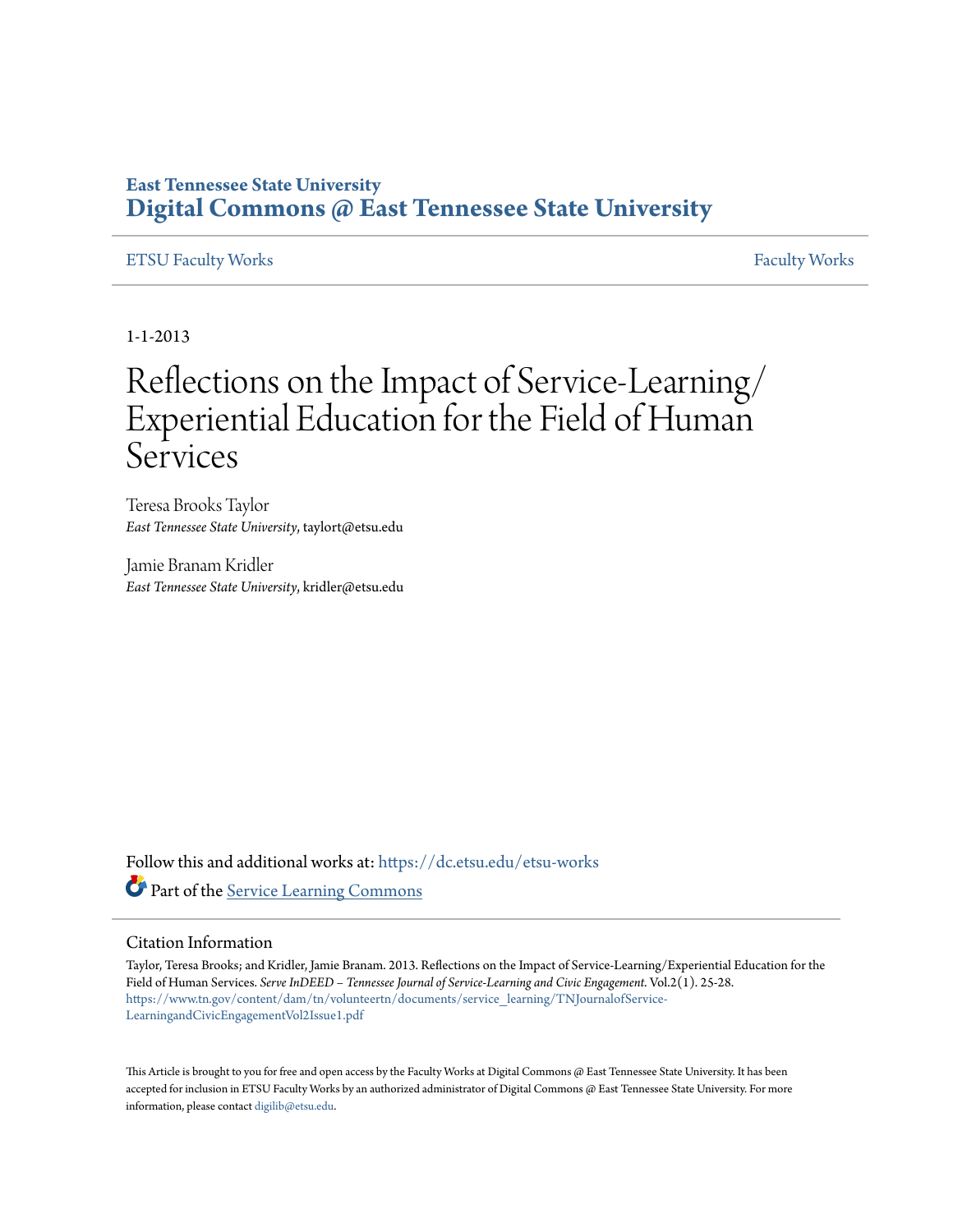## Reflections on the Impact of Service-Learning/Experiential Education for the Field of Human Services

#### **Copyright Statement**

This document was published with permission by the Volunteer Tennessee. It was originally published in the *[Serve InDEED – Tennessee Journal of Service-Learning and Civic Engagement](https://www.tn.gov/content/dam/tn/volunteertn/documents/service_learning/TNJournalofService-LearningandCivicEngagementVol2Issue1.pdf)*.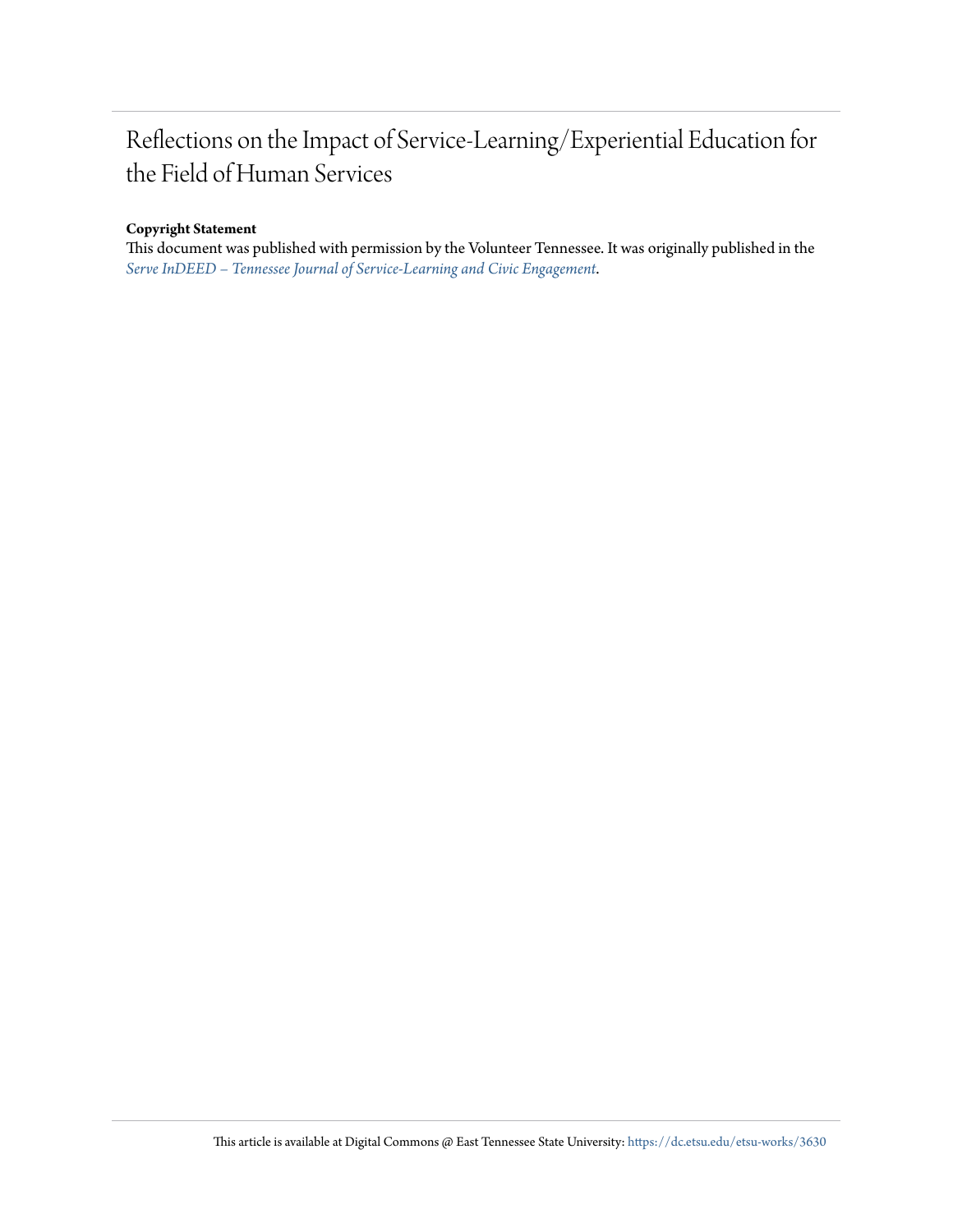# Reflection on the Impact Of Service-Learning/Experiential Education For the Field of Human Services

Teresa Brooks Taylor and Jamie Branon Kridler, Ph. D., East Tennessee State University

#### Abstract

This article will address the importance of a holistic approach for human services by exploring the concept of community and utilizing service-learning/experiential education in human service courses. ACCESS (Achievement, Collaboration, Community, Education, Standards, and Services) will be covered by illustrating how service-learning/experiential education is a great pedagogy for collaborative partnerships between the university, community, students and faculty. Important elements of servicelearning/experiential education will be reviewed to provide a better understanding of the concepts. Reflections of the service experience will be included from students, community agency and faculty. Survey results will be utilized to demonstrate how service-learning/experiential education helps students achieve skills and a better understanding of course concepts while helping meet needed services in the community.

Human Services is a broad based discipline both in its foundation and practice. Thus it is important to use a holistic approach so that students have a clear concept of community since they will be assisting with community/social problems. They will also need to network in their delivery of service. Students need to grasp that society is like a web comprised of various interactions all of which directly and indirectly are connected. They basically need to have a better understanding of how the environment and individuals impact each other. Utilizing service-learning/ experiential education in human services is a good methodology to illustrate this point.

Experiential education is a philosophy and methodologies in which educators purposely engage with learners in direct experience and focused reflection in order to increase knowledge, develop skills, and clarify values. (http://www.aee.org/about/ whatIsEE ) Service-Learning a form of experiential education in which students engage in activities that address human and community needs together with structured opportunities intentionally designed to promote student learning and development. Both pedagogies rest on the principles established

by John Dewey. "For Dewey, community was a core concept of his social philosophy. It was the communal association that gave rise to the moral, intellectual, and emotional aspects of life as well as the foundation of democracy." (Eyler & Giles, 1994) Experiential education/service-learning have "multiple outcomes for the public good." (Hatcher, 1997) It links personal and interpersonal development with academic and cognitive development. It allows students to learn about social problems and address them through community action (problemsolving). "Learning improves the quality of service today and more importantly helps sustain it throughout a citizen's life by developing attitudes toward community and a commitment to making a difference. Service transforms learning, changing inert knowledge to knowledge and skills that students can use in their communities." (Eyler et al., 1997)

Students in the field of human services need to develop skills and knowledge that center around the concept of community. Their role will focus on helping and the importance of networking to provide needed services for their clients. Human Service skills encompass some important elements found in experiential education/service-learning reciprocity, reflection/evaluation, development, and diversity.

There are a variety of benefits/outcomes of experiential education/service-learning, for all involved the community, student and the college. "Universities have valuable resources that become accessible to the community when partnerships address community needs." (Bringle & Hatcher, 1996) Research shows that students in service-learning have more positive evaluations, beliefs and values toward service and community, higher academic achievement, and more likely to pursue a career in the service field. (Bringle & Hatcher, 1996; Astin et al., 2000) Service-Learning also heightens the sense of civic responsibility and personal effectiveness of faculty and students. (Astin et al., 2000)

Surveys from East Tennessee State University human service courses (Introduction to Service-Learning, Introduction to Human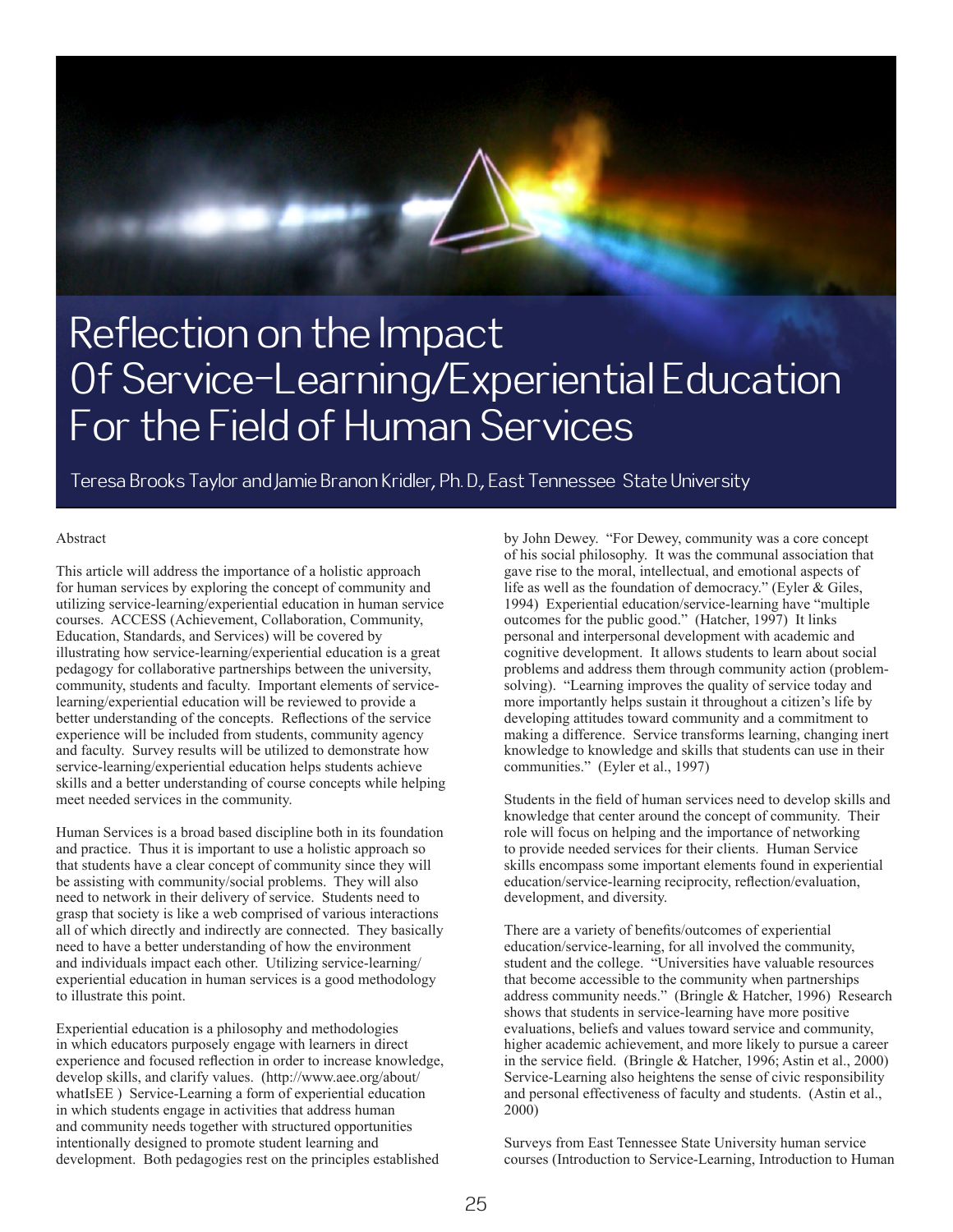Services, and Child, Family, Community Relations) support these findings regarding the impact of experiential education/service-learning. Many students indicated that their service experience helped them with career decisions, improved skills, and they were able to apply course concepts, as well as, apply their service to the course and other courses. Please refer to the data below for specific percentages.

#### **Impact of Service-Learning on Skill Development and Self Reflection**

#### *Career -*

The experience helped to confirm career choices 31% made 20% think of a different career and 4% change career choice.

29% were somewhat stronger in confidence of their major and 31% were much stronger.

30% were somewhat stronger in confidence in career choice and 31% were much stronger.

49% were somewhat stronger in preparing for their career and 24% were much stronger in preparing for their career as a result of the experience.

*Skills –* Most felt the experience improved their skills

Writing – 55% somewhat stronger 9% much stronger

Analytical – 58% somewhat stronger 14% much stronger

Interpersonal – 55% somewhat stronger 36% much stronger

Most felt they were better able to complete a project. 46% agree 25% strongly agree

The experience allowed them to apply course concepts - 40% often 54% sometimes

Apply service to the course  $-46\%$  often 47% sometimes

Apply service to other courses  $-34\%$  often 48% sometimes

Other important outcomes were discovered regarding the impact of experiential education/service-learning. Most students indicated they were not volunteering prior to taking a course with service-learning but that they plan to continue to serve in the future. Attitudes about servicelearning also improved with an increase in students wanting to participate. Service-Learning also made students more aware of community needs, interests and abilities. They became more involved in social problems and expect to be more involved in the future. Overall experiential education/ service-learning help students feel they have the power to contribute. The experience also makes students more culturally aware. They are exposed to individuals from different backgrounds by serving and working with them. This creates an awareness of their bias and prejudices. Please refer to specific data listed below.

#### **Volunteering and Culturally Aware Data**

#### **VOLUNTEERING:**

Most students (64%) indicated they were not volunteering prior to taking a course with a service-learning component.

After taking the course most indicated they would continue volunteering as a result of the course.

50% somewhat stronger 40% much stronger

Attitude about service-learning prior to the course. 63% wanted to participate in service

14 % were neutral 25% didn't think they would have time Attitude after taking a service-learning course. 71% wanted to participate in service 10% neutral 20% were surprised it worked into their schedule

Most indicated they experience affected their current involvement in social problems facing the nation. 69% somewhat stronger 14% much stronger

Most indicated they expect to become involved in addressing social problems due to the course experience 62% somewhat stronger 20% much stronger

#### **RESPONSIVE CITIZEN**

Empathy – The experience helped make the students more aware of community needs, interests, and abilities.<br>29% agree 58% strongly agree 58% strongly agree

Power to Contribute – The students learned how to become more involved.<br>38% agree 55% 38% agree 55% strongly agree

Cultural Identity – Most indicated the experience made them more aware of their own bias and prejudice. 36% agree 13% strongly agree

Most indicated the experience helped their understanding of different background than their own. 45% somewhat stronger 34% much stronger

Most indicated they served people of a different culture, race or SES background =82%

Most indicated they worked with people of a different culture  $=70%$ 

Service-Learning is especially relevant since it balances the service and the learning. It goes beyond just volunteering where the primary focus is community needs. It is different than an internship where the focus is more on meeting the learning objectives of the intern. (Furco, 1996) Service-Learning assists students in the process of connecting the environment and the individual and how each impacts the other. The key is the reciprocity and reflection pieces of the pedagogy. The reciprocity in that community needs is met and the students learn based on their experience and applies the service to class and course concepts to the service. The service is meaningful to both. While serving and participating in class the students reflect on their experience for a better understanding of community and course material. Student, faculty and community reflections illustrate the power of experiential education/ service-learning.

#### **Student, Faculty and Community Reflections**

#### **Community:**

\* These students are wonderful asset to our program. The children they are helping get someone a little more cool to relate to, we get invaluable tutors, the students get to make a difference and I think they enjoy it more than the children.

\* The Service-Learning program has provided positive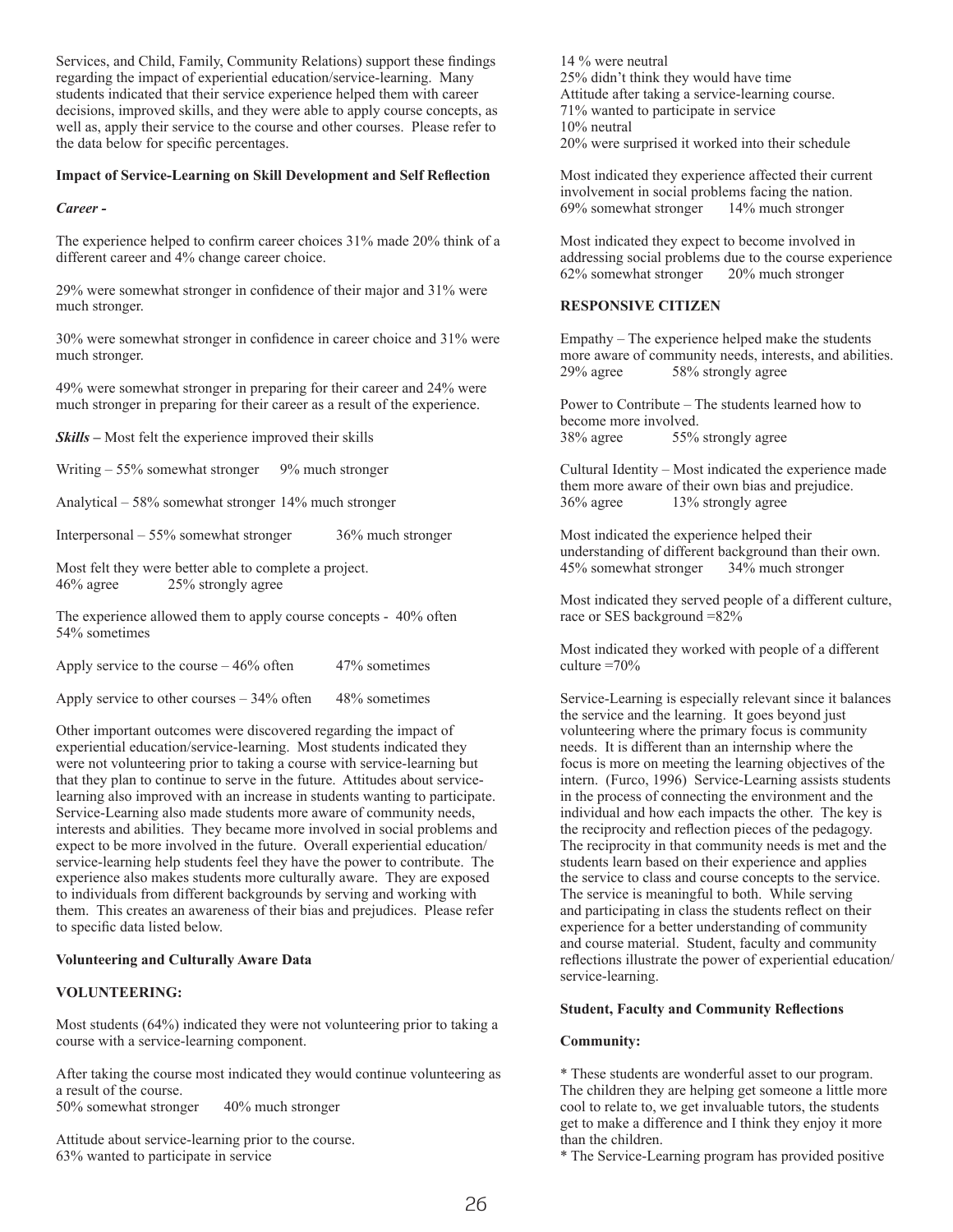role models for individuals with disabilities.

\* The student consistently demonstrates the ability to interact in a positive, professional, and caring manner toward the children for whom she is an advocate… She is a valuable addition and asset to our program and I look forward to continuing to work with her.

#### **Faculty:**

\* I have learned the extreme value of experience in the aspect of learning. Service-Learning enhances the overall learning in the course. Students frequently report life-altering experiences through their reflective logs.

\* I could have never described or taught the experiences, feelings and features/benefits of these 2 community nutritional programs in the way the students learned while in service-learning.

\* The service-learning component greatly enhances what the students have to bring to the literature.

\* Service-learning expands students' knowledge base – I can tell them what the profession is like, but service-learning shows them. Service-learning extends the classroom and gives students real world skills. Service-learning helps develop ideas about potential careers, hands-on work place experience, application of classroom learning/training, personal growth; learning to work with others from diverse backgrounds.

\* Enriches curriculum and assignment possibilities.

\* It is real-life learning which makes a life-long impact. That the students will moan, graon and complain but in the end they learned so much!

\* Service-Learning is an excellent opportunity for my students to observe how skills are being practiced or not practiced. Research supports what service-learning is doing as we know students learn best in the environment. I value and depend greatly on servicelearning as I think this experience is as important as the classroom experience.

#### **Student:**

\* I have definitely has a quality learning experience. Every day I walk out of class having been enlightened. I took this class out of curiosity. It has nothing to do with my major but everything to do with the rest of my life. I have started to do a lot of community service work. I jump at every opportunity I get to do it.

\* This class has made me much more aware of the world. Unlike other classes that I've had in school, this has been a forum for learning what other people think and feel. It has taught me a lot more about other's values and opinions. It has taught me to respect others because each person comes from a past that I can't understand from just looking at them. It has also taught me to examine myself and see what I really believe in.

\* This class had made me much more aware of how I can participate in society. It is not as hard as it may seem. If everyone would just take a small step as we have in this class, it would create a huge impact on our society as a whole.

\* I was able to use my unique talents and abilities to give back to the community.

\* I was surprised at how much I learned about my community.

\*How much my communication skills grew.

\* I learned a lot through working in the community and I think community work should play a larger role at ETSU.

\* My service experience impacted me in a much more powerful way than I expected. I'm very happy I was able to take this course.

\* I feel that if every student took this class It could make a big impact on the community.

\* Helping the community has made me a better and happier person.

\* Service learning is learning with my hands and heart.

\* I think it is important to have experience in community service to see what it is like outside our personal bubbles and have knowledge in what reality can be.

\* Sometimes people need help getting started on how to start volunteering in the community.

\* I believe this course should be mandatory for Social Work students.

\* Service is life-altering; you will earn respect for others who are less fortunate than you.

\* The service experience made me grateful for the life I have and aware that not everyone has the same opportunities.

\* The relationships you build with the agency are amazing!

\* You may not be able to have a huge impact on the world, but you can have a huge impact on someone's life by helping them.

\* I enjoyed getting to make relationships with my students.

\* Everyone should have to volunteer at some point, it makes you appreciate other people more.

\* Really this class should be a requirement for freshman year to help establish a baseline for Human Services.

\* I think that service-learning is very beneficial for students and those being helped in the community.

Experiential education/service-learning brings the concept of community to life for students. It illustrates the importance of networks, life-long learning, and active citizens. Civic engagement is necessary to grow and sustain our world. The field of human services especially needs students to be well equipped in this area so they may be successful in their careers to meet the needs of their clients.

#### **Literature**

*ACT College Outcome Measures Program (COMP). COMP Activity Inventory Form VIII*

*Astin, Alexander, Vogelgesang, Lori J., Ikeda, Elaine K., Yee, Jennifer A. (2000) How Service-Learning Affects Students." Los Angeles: Higher Education Research Institute, University of California.*

*Astin, Alexander & Linda J. Sax. (1998) How Undergraduates Are Affected by Service Participation. Journal of College Student*